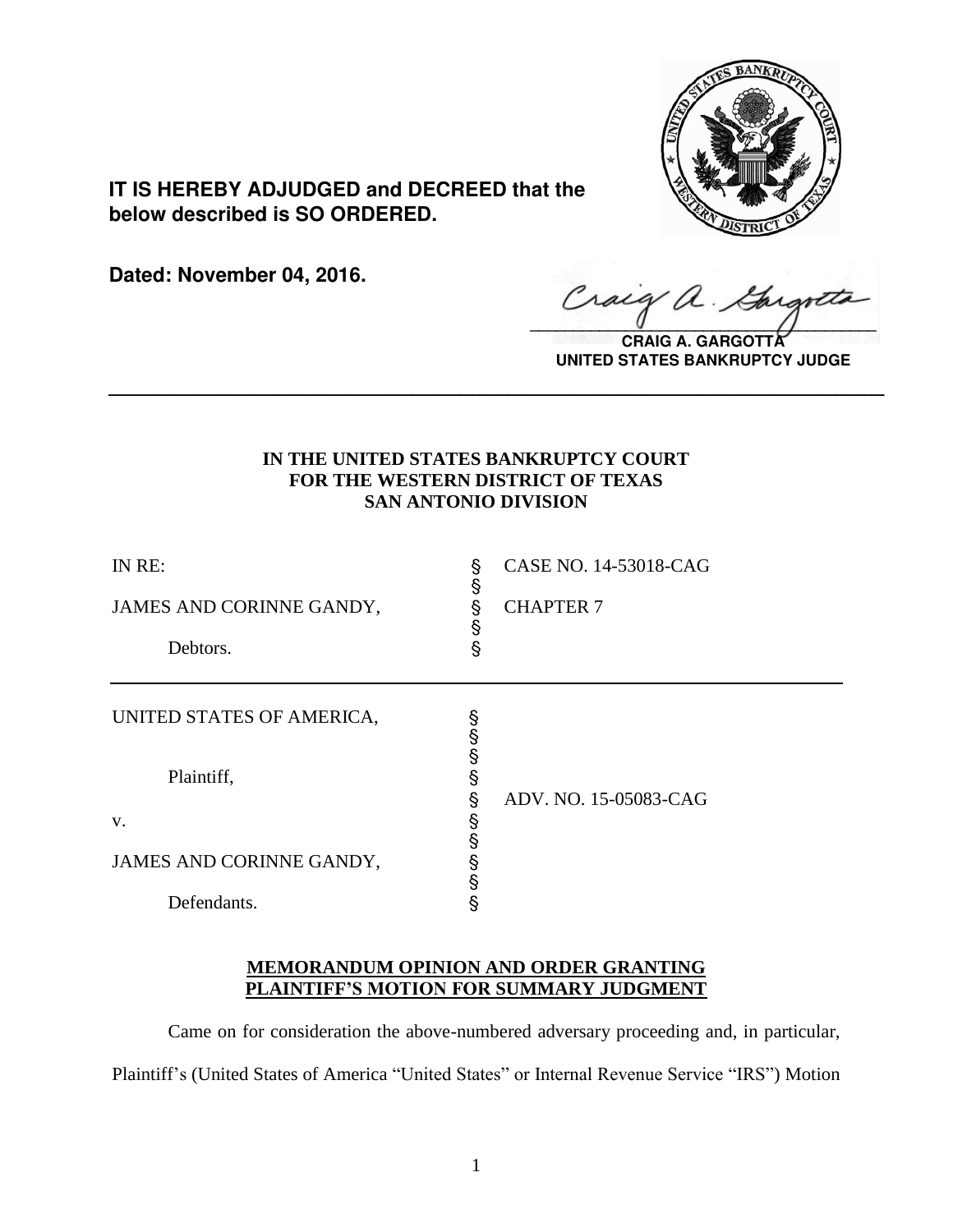for Summary Judgment filed May 16, 2016 (the "Motion") ( $ECF<sup>1</sup>$  No. 16). Defendant Corrine Gandy filed a Response in opposition to the Motion on June 6, 2016 (the "Response") (ECF No. 20). Plaintiff filed its Reply to the Response on June 24, 2016 (the "Reply") (ECF No. 24). The Court has jurisdiction over this matter pursuant to 28 U.S.C. §§ 157 and 1334. This matter is a core proceeding under 28 U.S.C. § 157(b)(2)(I) (determination of dischargeability of a debt). Venue is proper under 28 U.S.C. §§ 1408(1) and 1409(a). This matter is referred to this Court under the District Court's Order of Reference. For the reasons stated in this Memorandum Opinion and Order, the Court is of the opinion that Plaintiff's Motion should be GRANTED.

## **PROCEDURAL BACKGROUND**

On October 15, 2015, the United States filed this adversary proceeding asking the Court to determine that James and Corinne Gandy's ("the Gandys") joint \$2.8 million federal income tax liability (Form 1040) for tax year 2007 is non-dischargeable, or is an exception to discharge, under 11 U.S.C. § 523(a)(1)(C). James Gandy previously waived his discharge under 11 U.S.C. § 727(a)(10) (ECF. No. 11). As such, the United States is seeking a judicial determination that Mrs. Gandy's (hereinafter "Defendant") 2007 tax liability is non-dischargeable.

The United States asserts that Defendant's 2007 tax liability is non-dischargeable due to Defendant's willful attempts to evade or defeat her tax liability. The United States alleges that Defendant took affirmative actions to defeat both the assessment and the collection of her 2007 federal income tax liability by filing a false original 2007 income tax return that omitted over \$18 million in taxable income. Further, the United States alleges that Defendant's actions—such as her fraudulent transfers of assets to family members and her extravagant lifestyle with funds that should have been used to pay her federal tax debt—demonstrate a willful attempt to evade the payment of taxes.

 $1$  Unless otherwise noted, "ECF" refers to the electronic case filing in this adversary proceeding.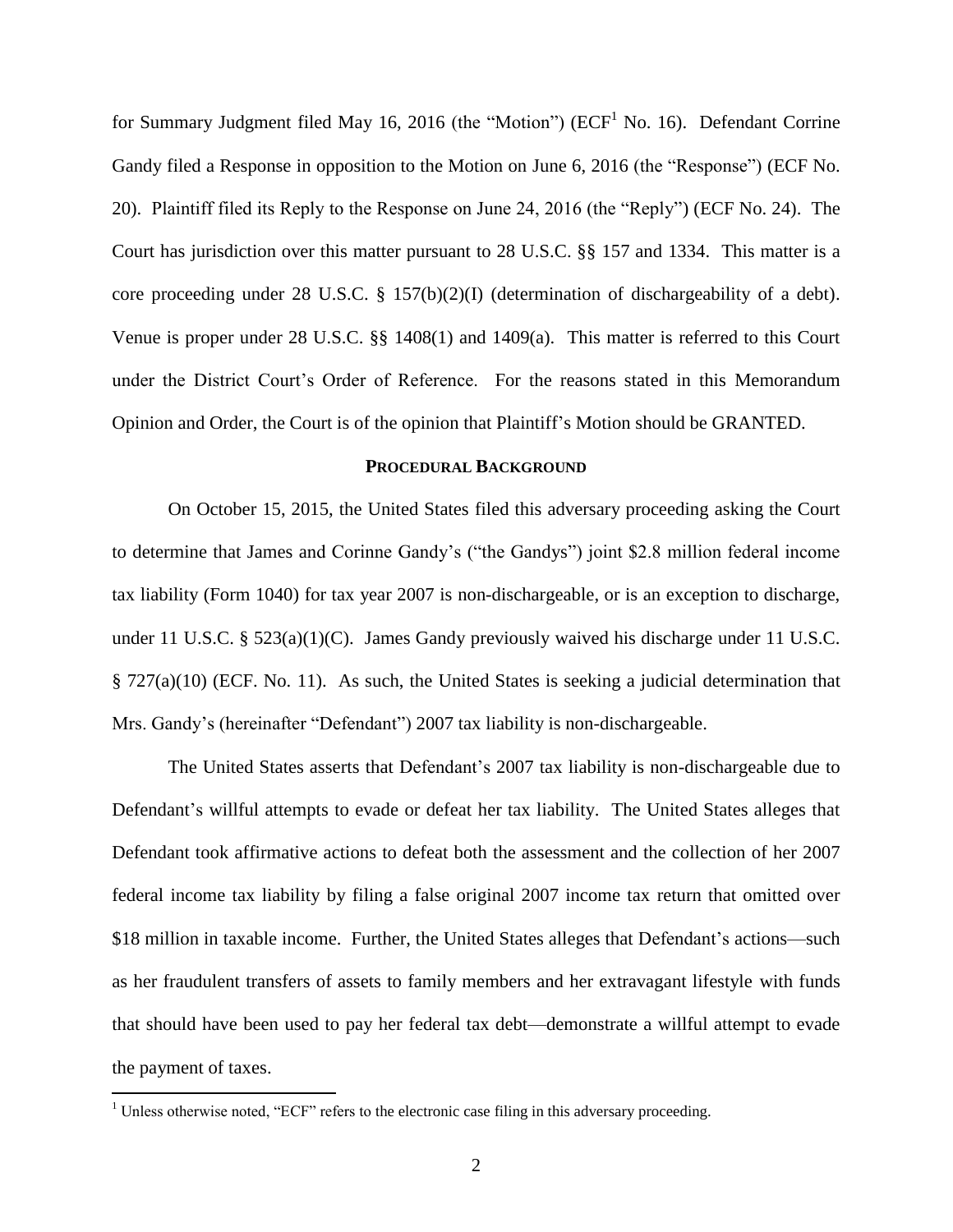The amount of the Gandys' individual income tax liability for 2007 is not in dispute. The Gandys' income tax debt was \$2,846,453.45 as of the chapter 7 petition date of December 4, 2014. (Gov. Ex. 8**;** p. 2). The chapter 7 Trustee ("Trustee") paid the IRS \$766,882 on or about October 28, 2015, from the sale of the Gandys' \$1 million residence and another \$90,800 from the Trustee's sale of the Gandys' airplane. As such, the Gandys' joint 2007 individual income tax liability is roughly \$2 million.

### **PARTIES' CONTENTIONS**

The United States contends that there is competent summary judgment evidence for the Court to find that Defendant willfully evaded the payment of her joint 2007 individual income tax liability. The United States argues that there are a number of acts that demonstrate that Defendant evaded paying her taxes by: (1) failing to disclose her ownership interest in her home and an airplane in her bankruptcy schedules; (2) complicity in the fraudulent transfer of her \$1.4 million residence to her elderly mother-in-law; (3) transferring money out of joint or personal bank accounts to her mother's bank accounts to shield the funds from discovery while IRS Collections was reviewing her tax returns; (4) omitting income on her original tax return; (5) maintaining offshore bank accounts in which she had unreported income; and (6) purchasing luxury items, such as automobiles, while not paying her 2007 income taxes.

Defendant argues that: (1) she did not list her home in her bankruptcy schedules because her mother-in-law owned her former residence and James Gandy's company owned the airplane; (2) she transferred money to her mother's accounts to preserve money and keep James Gandy from spending all of their cash; (3) although she signed her original and amended Form 1040 income tax returns for 2007, she did not understand all of the related documentation or the operation of James Gandy's businesses; (4) the offshore accounts were James Gandy's offshore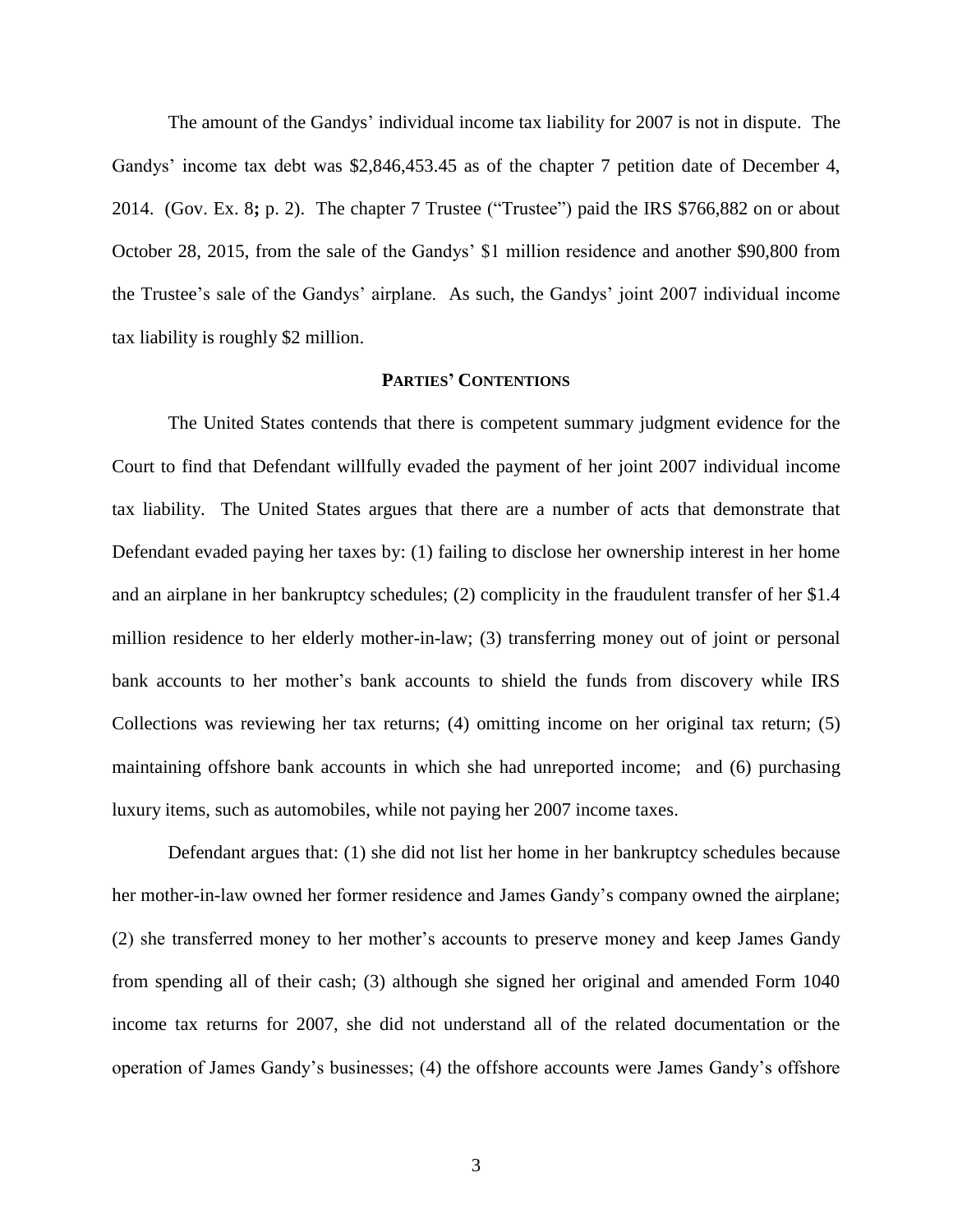accounts; and (6) luxury items such as automobiles were leased.

# **SUMMARY JUDGMENT STANDARD**

Summary judgment is appropriate "if the pleadings, depositions, answers to interrogatories, and admissions on file, together with the affidavits, if any, show that there is no genuine issue as to any material fact and that the moving party is entitled to a judgment as a matter of law." Fed. R. Civ. P. 56(c); *Celotex Corp. v. Catrett*, 477 U.S. 317, 322 (1986). Bankruptcy Rule 7056 applies Rule 56(c) of the Federal Rules of Civil Procedure to adversary proceedings. If summary judgment is appropriate, the Court may resolve the case as a matter of law. *Celotex Corp.*, 477 U.S. at 323; *Blackwell v. Barton*, 34 F.3d 298, 301 (5th Cir. 1994). The Fifth Circuit has stated "[t]he standard of review is not merely whether there is a sufficient factual dispute to permit the case to go forward, but whether a rational trier of fact could find for the non-moving party based upon evidence before the court." *James v. Sadler*, 909 F.2d 834, 837 (5th Cir. 1990) (citing *Matsushita Elec. Indus. Co., Ltd. v. Zenith Radio Corp.*, 475 U.S. 574, 586 (1986)).

To the extent that the non-moving party asserts the existence of factual disputes, the evidence offered by the non-moving party to support those factual contentions must be of sufficient quality so that a rational fact finder might, at trial, find in favor of the non-moving party. *Matsushita,* 475 U.S. at 585–87 (non-moving party "must do more than simply show that there is some metaphysical doubt as to material facts"); *Anderson v. Liberty Lobby, Inc.*, 477 U.S. 242, 249–50 (1986) ("adverse party's response . . . must set forth specific facts showing that there is a genuine issue for trial"). If the record "taken as a whole, could not lead a rational trier of fact to find for the non-moving party, then there is no genuine issue for trial." *LeMaire v. Louisiana*, 480 F.3d 383, 390 (5th Cir. 2007). In determining whether a genuine issue of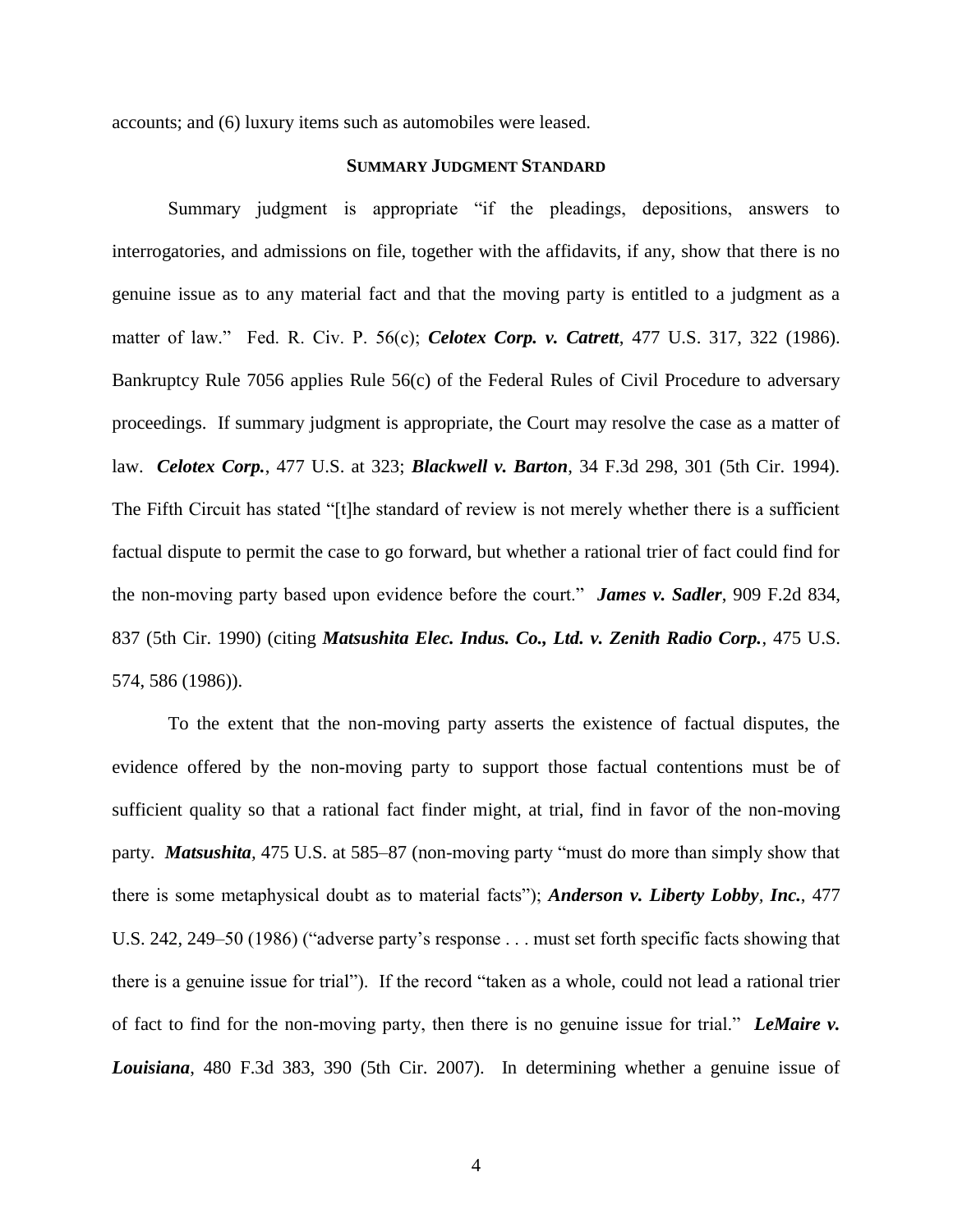material fact exists, the non-moving party must respond to a proper motion for summary judgment with specific facts demonstrating that such genuine issue exists. A genuine issue of material fact is not raised by mere conclusory allegations or bald assertions unsupported by specific facts. *Leon Chocron Publcidad Y Editoria, S.A. v. Jymm Swaggart Ministries*, 990 F.2d 1253 (5th Cir. 1993).

In an action to determine the dischargeability of a debt, the creditor has the burden of proof under a preponderance of the evidence standard. *Grogan v. Garner*, 498 U.S. 279, 286 (1991). "Intertwined with this burden is the basic principle of bankruptcy that exceptions to discharge must be strictly construed against a creditor and liberally construed in favor of a debtor so that the debtor may be afforded a fresh start." *FNFS, Ltd. v. Harwood (In re Harwood***)**, 637 F.3d 615, 619 (5th Cir. 2011) (citing *Hudson v. Raggio & Raggio, Inc.* **(***In re Hudson***)**, 107 F.3d 355, 356 (5th Cir. 1997)). Therefore, the United States must support its motion with credible evidence—using any of the materials specified in Rule 56(c)—that would entitle it to a directed verdict if not controverted at trial. *Celotex*, 477 U.S. at 331. Assuming Plaintiff meets its burden and submits a properly supported Motion, Defendant must demonstrate the existence of specific facts constituting a genuine issue of material fact for which a trial is necessary. *Anderson*, 477 U.S. at 248-49. Defendant must produce evidence demonstrating the existence of a triable issue of fact on at least one element of Plaintiff's claim. *See Irby v. Bittick*, 44 F.3d 949, 953 (11th Cir. 1995).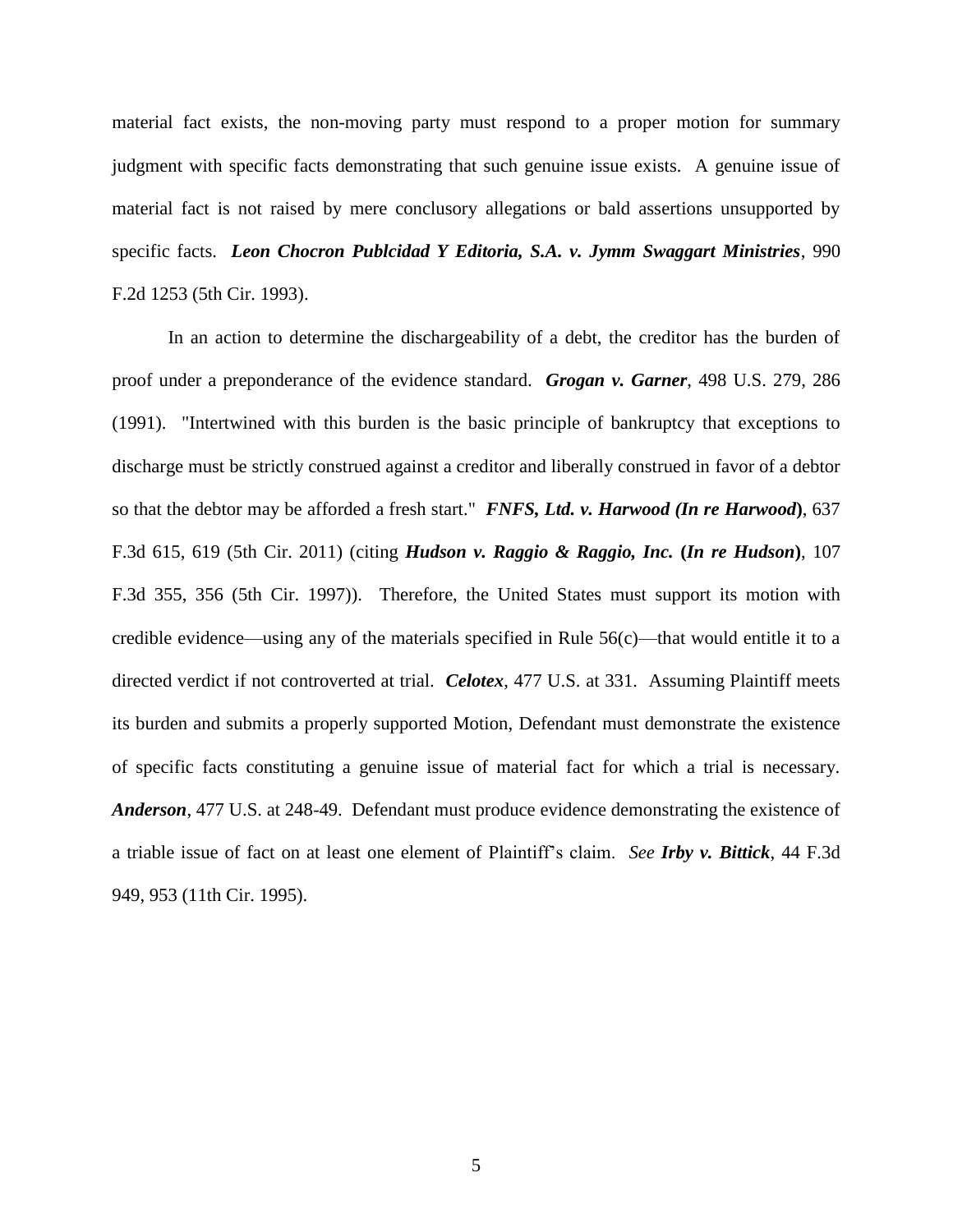# **SUMMARY OF UNDISPUTED FACTS**<sup>2</sup>

1. In tax year 2007, the Gandys earned over \$20 million, but failed to pay their 2007 federal income tax debt on that income. (Gov. Ex. 1, p. 18, lines 18-25; p. 19, lines 1-5). According to IRS Form 906, Closing Agreement on Final Determination Covering Specific Matters ("the Closing Agreement") that the Gandys signed on or about December 5, 2013, the Gandys underreported their taxable income on their original 2007 federal income tax return by \$18,822,602. (Gov. Exs. 2 & 3). The Gandys' 2007 amended income tax return (Gov. Ex. 4), dated September 11, 2009, also shows that the Gandys admitted owing the IRS an additional \$2,416,541 in tax for unreported income in their original 2007 income tax return. In this amended income tax return, the Gandys disclosed an additional \$17,853,586 in adjusted gross income ("AGI") that they did not report in their original 2007 income tax return. (Gov. Ex. 2, p. 1; Gov. Ex. 4, p. 1).

2. In October 2015, the Trustee sold the Gandys' residence at 108 Larry Lee Drive in Kerrville, Texas for \$925,000. The Trustee applied \$766,882.40 of the sales proceeds to the Gandys' 2007 federal income tax debt held by the IRS, leaving a balance of \$2,079,571.05. (Gov. Ex. 8, p. 2; Gov. Exs. 9  $\&$  10). In December 2015, the Trustee sold the Gandys' airplane. On or about December 29, 2015, the United States received a check in the amount of \$90,800 from the Trustee, representing the net sales proceeds from the sale of this airplane and leaving a federal income tax balance of \$1,988,771.05, or approximately \$2 million. (Gov. Ex. 11)**.**

3. In 2006, the Gandys purchased a residence at 108 Larry Lee Drive in Kerrville, Texas

 $2$  In her Response, Defendant made a number of objections to the United States' summary judgment evidence. Rather than rule on the merits of those objections which generally allege hearsay or lack of foundation, the Court has not considered any evidence that Defendant finds objectionable because the Court can grant summary judgment on the United States' remaining summary judgment evidence that is not in dispute.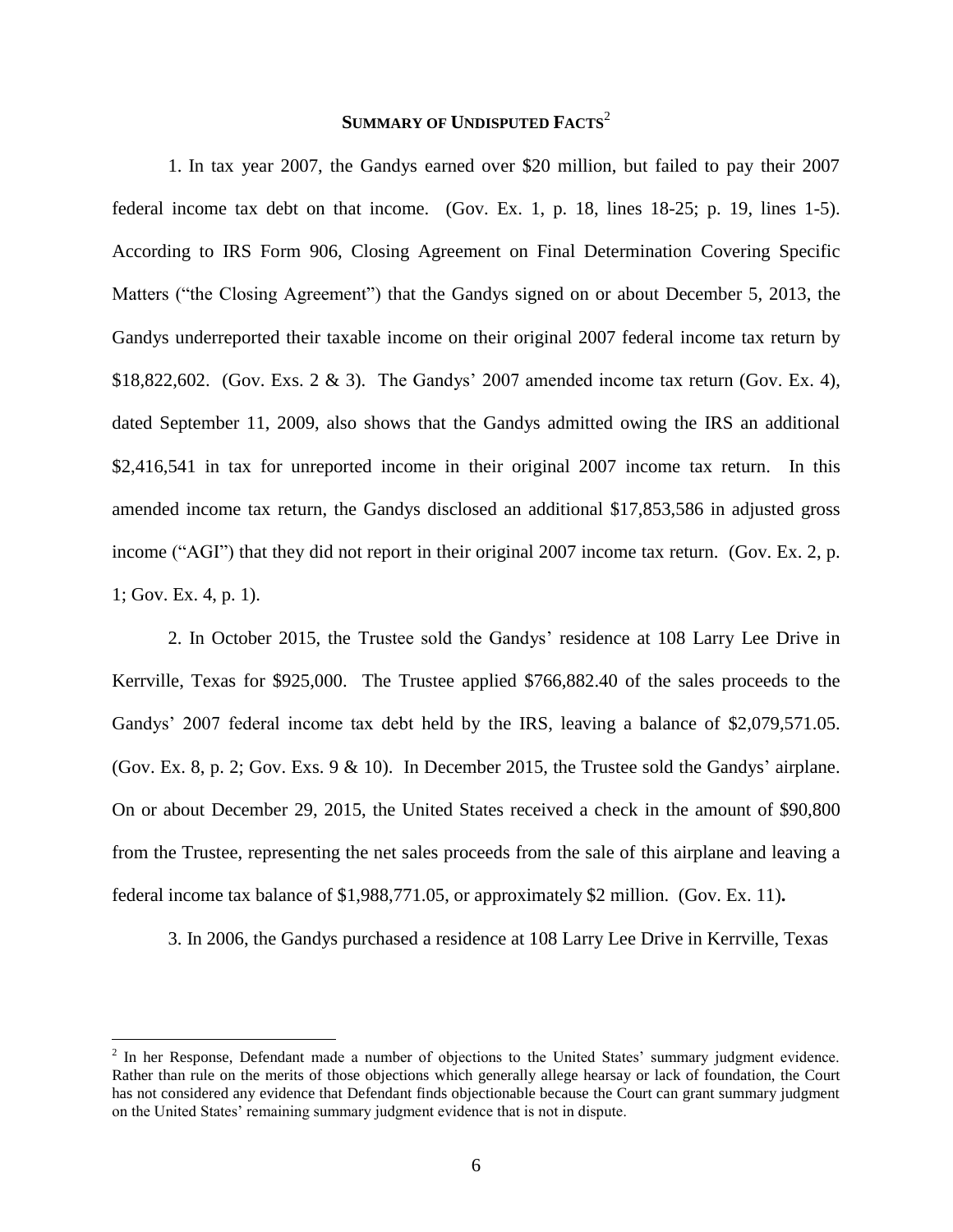for \$1.4 million. (Gov. Ex. 13, p. 1). In 2007, Defendant paid off the \$1 million mortgage on their residence on Larry Lee Drive. (Gov. Ex. 16, p. 42, lines 15-25; p. 43, lines 1-8).

4. After the IRS filed a federal tax lien against the Gandys on January 23, 2013, the Gandys gave Prem Gandy, Mr. Gandy's elderly mother, a promissory note for \$1 million and signed a deed of trust in favor of Prem Gandy that allegedly encumbered the Gandys' residence. The deed of trust was recorded on January 29, 2014, but dated June 1, 2012. (Gov. Ex. 17, p. 5). The Gandys claimed that, in 2012, Prem Gandy foreclosed on the Gandys' residence and became the record owner of the residence. (Gov. Ex. 1, p. 52, lines 5-21; p. 54, lines 1-8).

5. The Gandys did not disclose their airplane in their original Schedules. (Gov. Ex. 5, p. 6). Also after the Gandys became indebted to the IRS, Defendant conveyed her interest in certain Texas real property jointly owned with Liliane Williams, her elderly mother, to Williams in exchange for a \$115,009 note receivable. (Gov. Ex. 26, lines 3-20). Further, the Gandys also failed to disclose the note receivable from Liliane Williams to Defendant in their original Schedules. (Gov. Ex. 5, p. 5). On April 30, 2015, the Gandys amended their Schedule B to include this note receivable as an asset. (Gov. Ex. 23, p. 4). The Gandys did not amend their Schedules to claim as an asset their residence on Larry Lee Drive or their airplane, notwithstanding the fact that the Trustee subsequently sold the house and airplane to pay down the Gandys' 2007 tax debt.

6. After the Gandys became indebted to the Internal Revenue Service for their 2007 income tax liability, James Gandy gave his elderly mother Prem Gandy, his brother Hary Gandy and his sister Mona Gandy an interest in two of the Gandys' businesses—Gandy Engineering and Digital Werks. (Gov. Ex. 1, p. 17, lines 2-25; p. 18, lines 1-15; Gov. Ex. 16, p. 48, lines 8- 22; Gov. Ex. 25).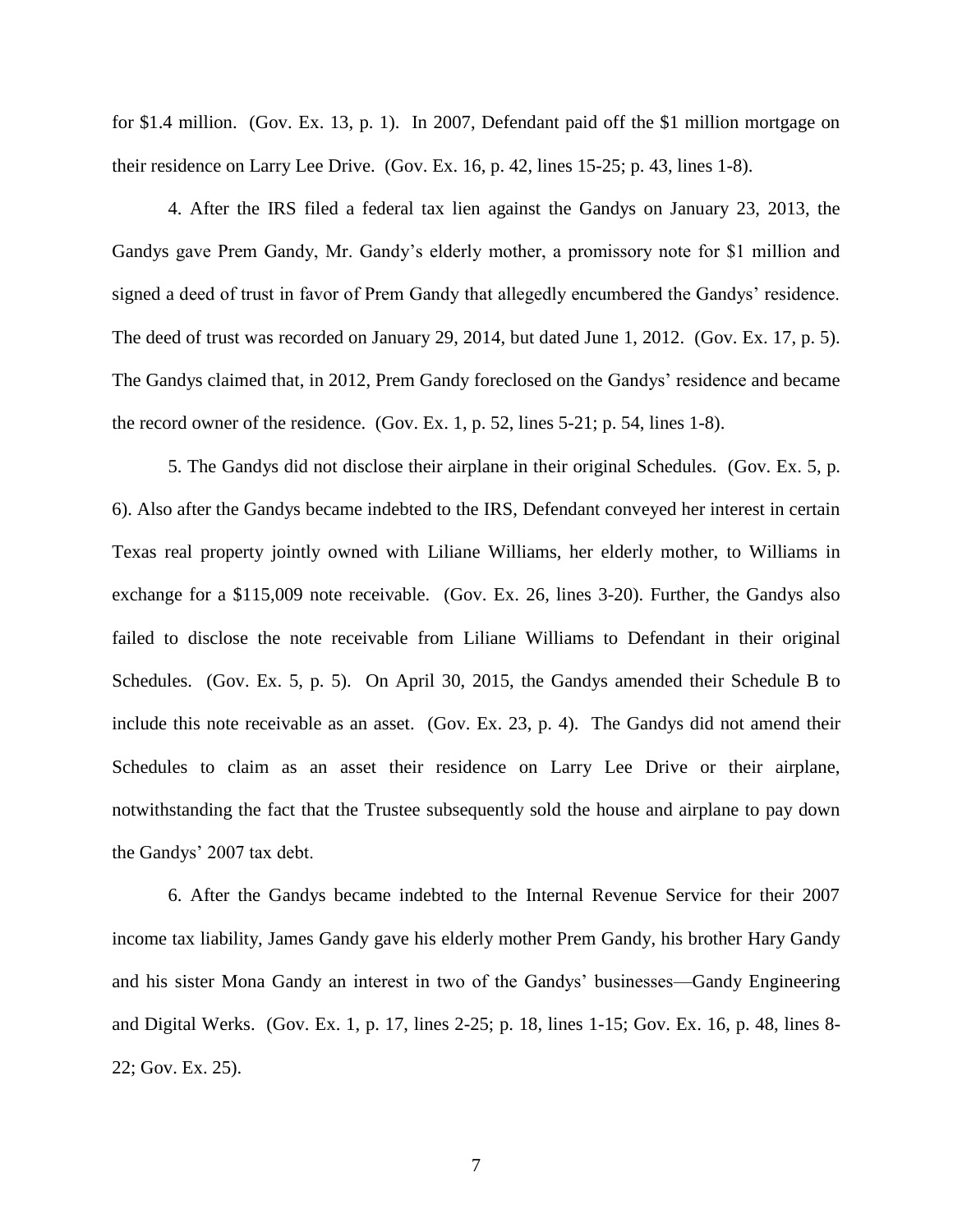7. In April of 2013, Defendant withdrew \$170,000 from her bank account and deposited it into a bank account of her mother, Liliane Williams. Defendant, however, she continued to control these funds. (Gov. Ex. 26, p. 144, lines 24-25; p. 145, lines 1-25, p. 146, lines 1-25; p. 147, lines 1-3; Gov. Ex. 30). In her Rule 2004 examination, Defendant admitted to opening a Wells Fargo bank account, depositing \$100,000 to purchase a certificate of deposit, and adding Jason and Landon Cross, her two adult sons, to be paid upon her death, without her sons knowledge of the transaction. (Gov. Ex. 26, p. 162, lines 7-25; p.163, lines 1-8).

8. After the Gandys became indebted to the IRS for their 2007 income tax, the Gandys established foreign bank accounts in tax-haven countries. The Gandys deposited large sums of money in bank accounts in the United Arab Emirates, Lichtenstein, Switzerland, Lebanon, Belgium, and Canada. The Gandys failed to report income on these accounts to the IRS and failed to file a Report of Foreign Bank and Financial Accounts (FBAR) for these accounts, despite their continued control over those funds. (Gov. Exs. 28 & 29). In the Closing Agreement with the IRS, the Gandys admitted that they "underreported federal income taxes during the period 2003 through 2008 through offshore financial arrangements (including arrangements with foreign banks, financial institutions, corporations, partnerships, trusts, or other entities) . . . ." (Gov. Ex. 3, p. 1). In her Rule 2004 examination, Defendant admitted wiretransferring large sums of money in and out of some of these foreign bank accounts. (Gov. Ex. 26, p. 82, lines 2-25; p. 83, line 1; p. 84, lines 1-5; p. 85, lines 1-7; Gov. Ex. 32).

9. On or about April 23, 2013, while IRS Collections was pursuing the Gandys, Defendant wrote a check to herself from her USAA bank account in the amount of \$170,000 and then deposited these funds into a newly created account in her name at Wells Fargo Bank. (Gov. Ex. 30, p. 144, lines 24-25; p. 145, lines 1-25; p. 146, lines 1-25; p. 147, lines 1-3). In her Rule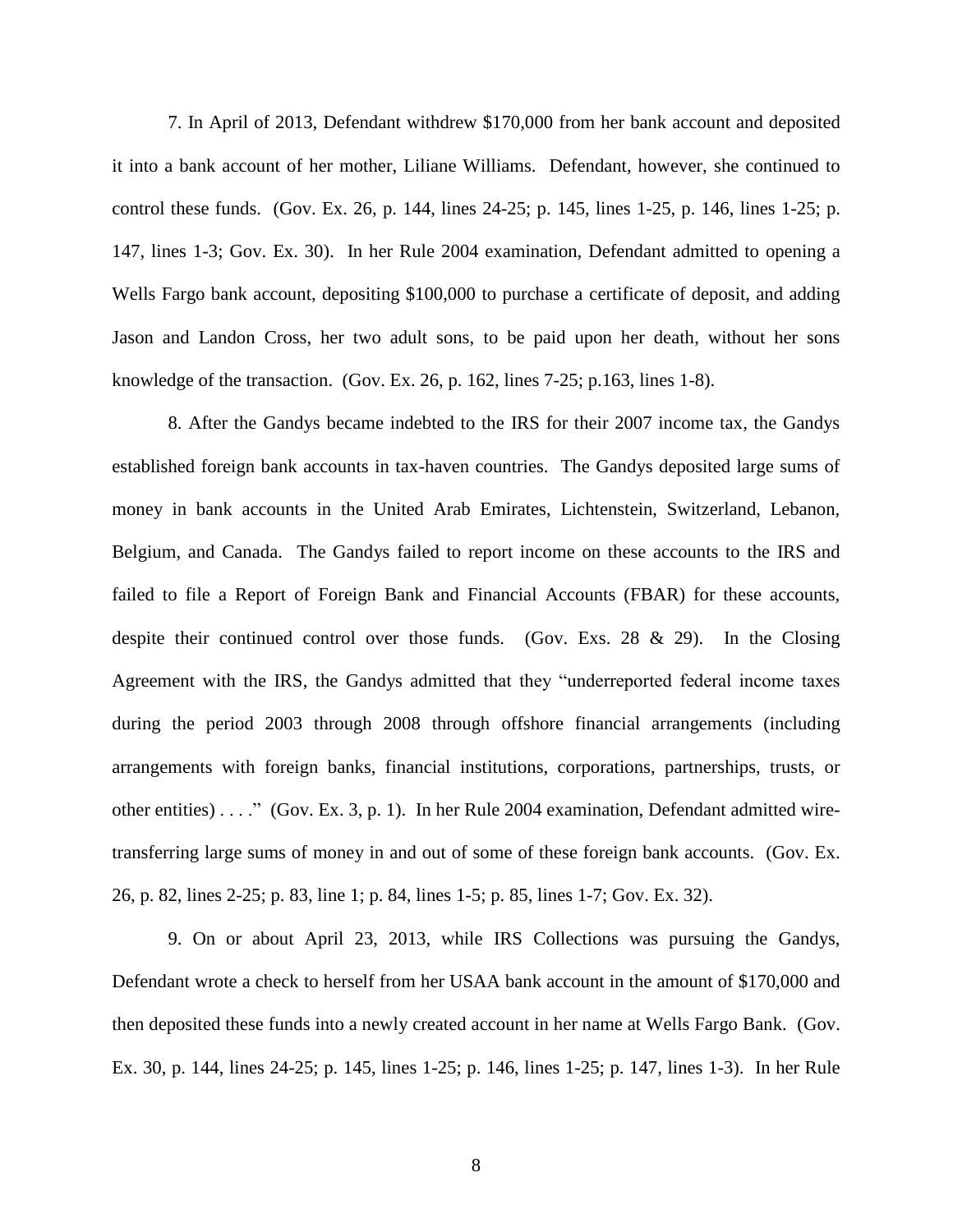2004 examination, Defendant admitted later depositing this money into yet another account in her mother's name to keep it away from her husband, that Defendant continued to control the funds, and that these actions were a "mistake." (Gov. Ex. 26, p. 145, lines 1-25).

10. In addition, the Gandys purchased a number of planes for their business operations and seven vehicles (two Ferraris, two Porsches, a Mercedes Benz, an Audi and an Aston Martin). (Gov. Ex. 26, p. 46, lines 15-23; p. 47, lines 1-8, p. 56, lines 3-5, 18-24; p. 59, lines 12-15; p. 60, lines 14-23; Gov. Ex. 1, p. 23, lines 24-25; p. 24, lines 1-25; p. 25, lines 1-20, p. 29, lines 18-25, p. 30, lines 1-25, pp. 31-32, p. 33, lines 5-25; p. 34, lines 1-12; p. 36, lines 15-23; p. 38, lines 17- 25). Shortly before they filed their chapter 7 bankruptcy case, the Gandys purchased two 2014 Volkswagens for themselves and a 2013 Fiat for one of Mr. Gandy's adult daughters. (Gov. Ex. 5; Gov. Ex. 26, p. 58, lines 7-9).

11. After this bankruptcy case was filed, Defendant purchased Gemini Aviation d/b/a Dugosh, an aircraft repair company where her husband works (Gov. Ex. 34), and failed to disclose it in her answers to the United States' interrogatories. (Gov. Ex. 24).

12. Defendant is fifty-nine years of age. (Corrine Gandy Decl., Ex. A, para. 1). 3 She first started working at the age of sixteen. *Id.* She grew up in a military family in the United States, living in at least seven different places where her father had been stationed, and joined the U.S. Air Force at the age of twenty, serving one four year term. *Id.* During that time, she married a military officer and then got out of the Air Force to pursue a degree. *Id.* She was married seven years and had two children during her first marriage but divorced from her then spouse in 1985, whereupon she took a job at Kelly AFB in San Antonio, starting as a secretary. *Id.* She worked at Kelly AFB approximately fifteen years. *Id.* 

<sup>&</sup>lt;sup>3</sup> The Corrine Gandy Declaration is attached to the Mrs. Gandy's Response to the United States Motion for Summary Judgment.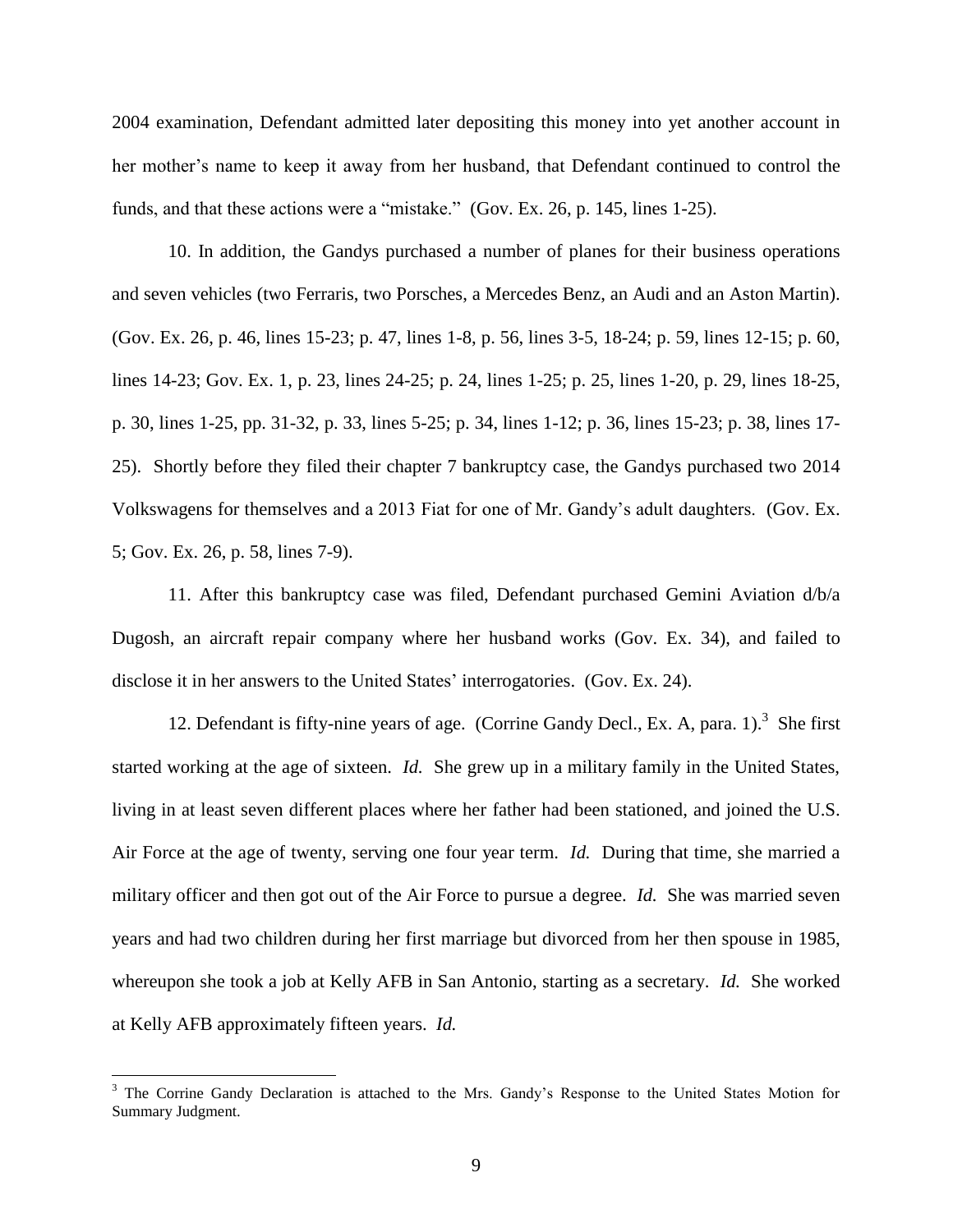13. Defendant met James Gandy in approximately 1993-1994, and the two were married in 1997. *Id.* James was an engineer and inventor who owned a successful printing manufacturing company known as Sign Tech. *Id.* 

14. After the Gandys married, James suggested that Defendant did not need to work and could help out more at the home, as James had three minor children, two of whom came to live with the Gandys within six months of their marriage. *Id.* Defendant has been a housewife since 1997 and has been entirely dependent upon Mr. Gandy for support for almost twenty years. *Id.*  Defendant has worked a part-time job since the summer of 2013 as a yoga instructor at the Kroc Salvation Army in Kerrville, typically earning between \$500-\$1000/mo. *Id.* The Gandys are now separated and going through a divorce,<sup>4</sup> and Defendant states she will be requesting spousal support from James Gandy because she does not have the job skills to now re-enter the workforce and earn a living. *Id.*

15. Since Defendant first started working more than forty years ago, she has always filed her tax returns on time (including extensions James requested during her marriage to him), and alleges that she has always paid her taxes in full and on time, other than the tax assessed on the Amended 2007 return. *Id.* ¶ 4.

16. In 2007, Mr. Gandy derived all of his income from his position as CEO of a company called Gandinnovations. *Id.* ¶ 6.

17. Since the early 1990's, a CPA, David Owens, has prepared the Gandy's joint tax returns. *Id.* ¶ 8. Defendant has met Mr. Owens but has had little contact with him over the entire time period that he has prepared the Gandy's tax returns. *Id.* 

18. The Gandys made voluntary payments on their 2007 tax liability from December 2011, through June 2014, paying a total of \$990,145.16. *Id.* ¶ 11 & Ex. "A-2".

 $4\text{ A}$  petition for divorce was filed on November 9, 2015. There has been no other activity in the case. (Gov. Ex. 39).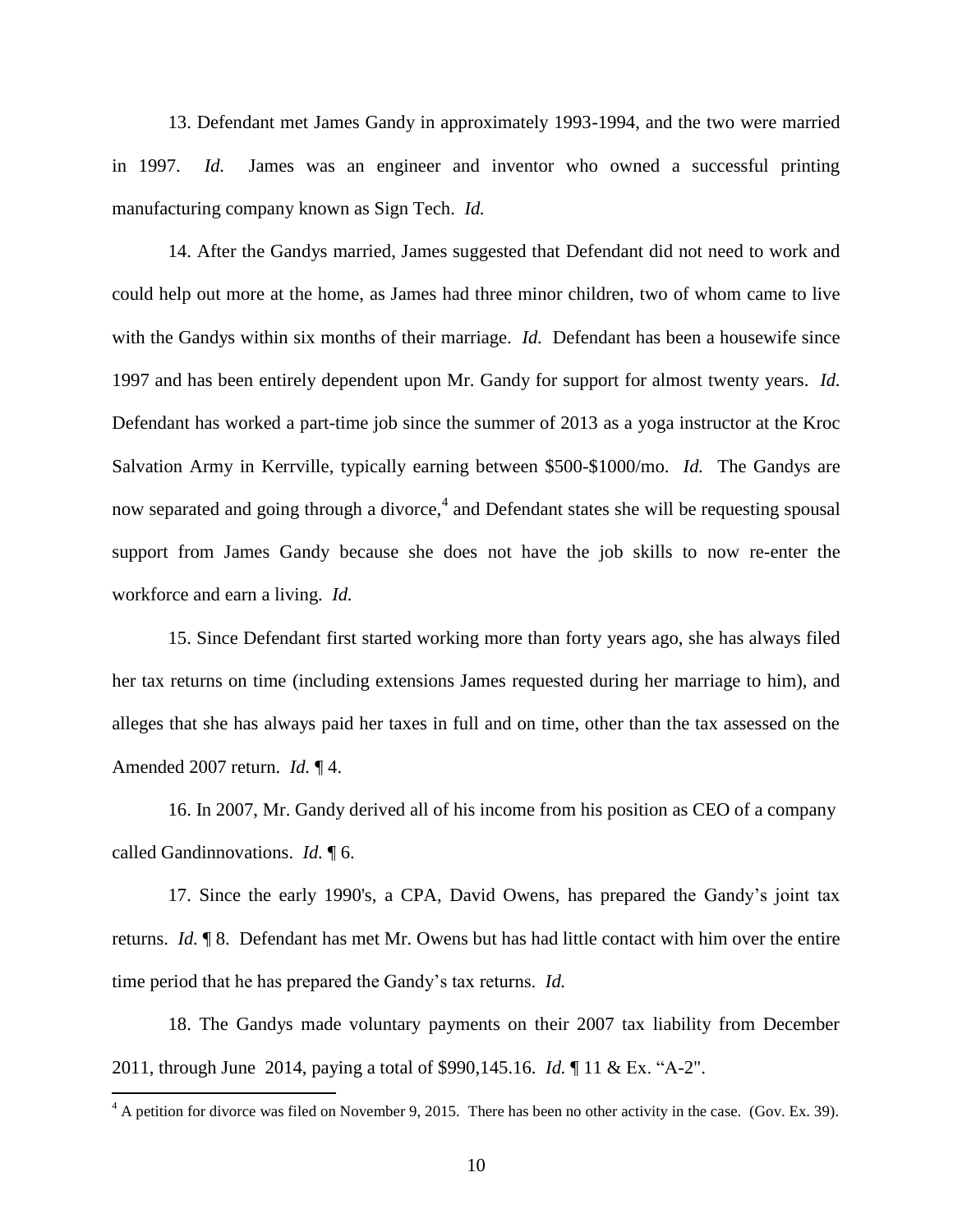### **DISCUSSION**

An individual debtor under Chapter 7 of the Bankruptcy Code is generally granted a discharge of all debts that arose before the date of the order of relief. 11 U.S.C. § 727(a)&(b). Section 523 of the Bankruptcy Code, however, provides exceptions to such discharge. In particular, 11 U.S.C. § 523 provides, in pertinent part, that:

(a) A discharge under section 727 . . . of this title does not discharge an individual debtor from any debt (1) for a tax  $\dots$  – (C) with respect to which the debtor made a fraudulent return or willfully attempted in any manner to evade or defeat such tax.

A debtor has willfully attempted to evade or defeat a tax within the meaning of  $\S$  523(a)(1)(C) of the Bankruptcy Code where the debtor: (1) has a duty under the law, (2) knew of the duty, and (3) voluntarily and intentionally violated that duty. *Bruner v. United States*, 55 F.3d 195, 197 (5th Cir. 1995); *In re Toti*, 24 F.3d 806, 809 (6th Cir. 1994). There is no requirement of an affirmative act or commission. *Bruner*, 55 F.3d at 200 ("Section 523(a)(1)(C) surely encompasses both acts of commission as well as culpable *omissions*."); *Toti*, 24 F.3d at 809. A debtor's actions are willful under  $\S$  523(a)(1)(C) if they are done voluntarily, consciously, or knowingly and intentionally. *Toti*, 24 F.3d at 809 (citation omitted). The phrase "in any manner," is interpreted broadly and regularly includes attempts to evade payment of tax as well as actions to avoid assessment of tax. *Bruner*, 55 F.3d at 200.

In this case, the first two prongs of the *Bruner* test are met because the Gandys had previously filed tax returns before and after tax year 2007. *See State Farm Life Ins., Co. v. Gutterman*, 896 F.2d 116, 119 n.3 (5th Cir. 1990) ( holding that the filing of tax returns supports the inference that the defendant knew he had a duty to pay federal income taxes). The third prong, the "willful attempt" standard, contains both a conduct requirement (that the debtor "attempted in any manner to evade or defeat [a] tax") and a mental state requirement (that the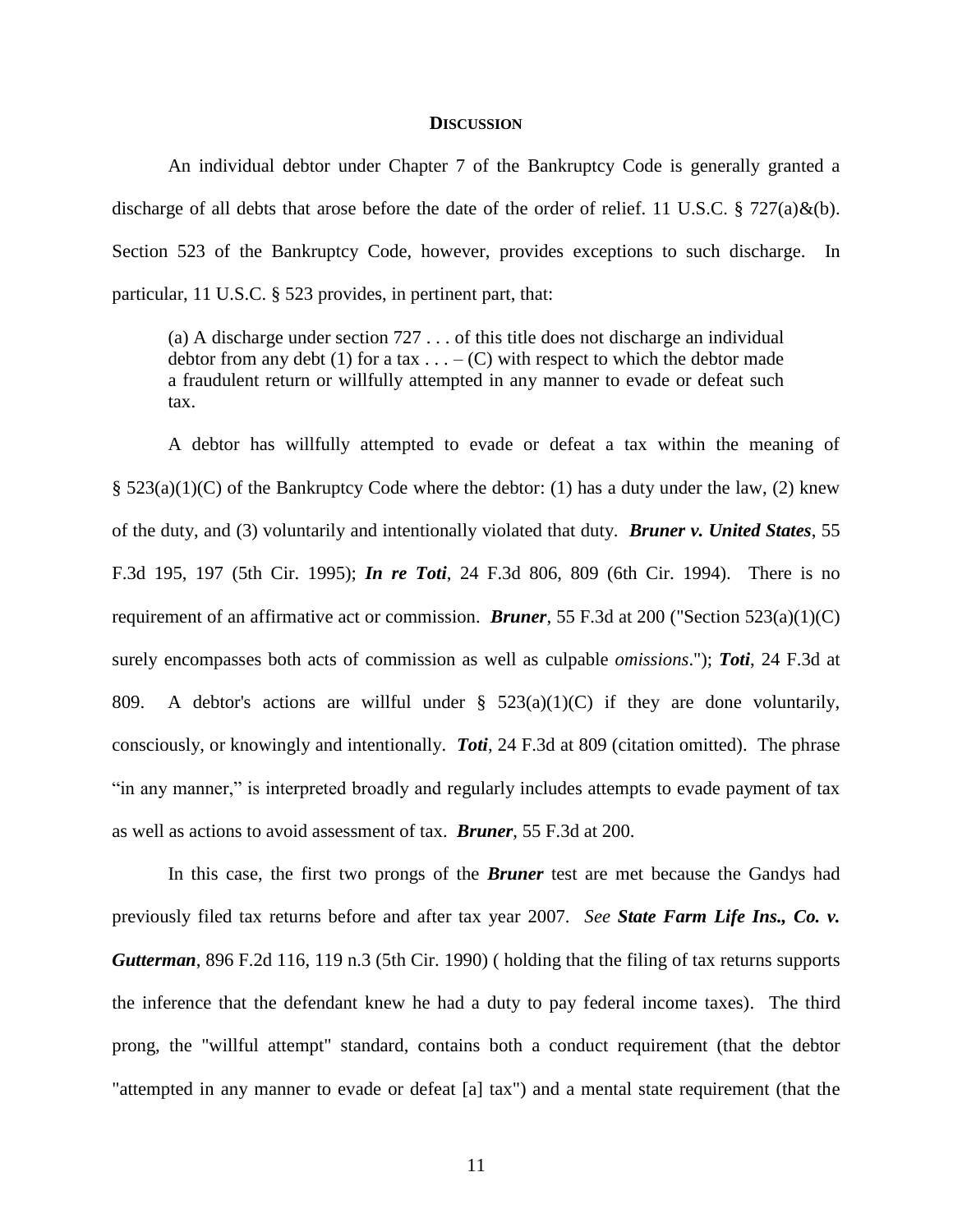attempt was "willful"). *United States v. Stanley*, 595 F. App'x 314, 317-18 (5th Cir. 2014). The ability to pay is only one factor in the analysis and not the "litmus test" for determining nondischargeability under § 523(a)(1)(C). *Grothues v. IRS (In re Grothues)*, 226 F.3d 334, 339 (5th Cir. 2000). Denying a debtor a discharge of his unpaid federal taxes is appropriate where there is a pattern of the debtor failing to pay taxes by fraudulent transfers and concealment of assets. *Bruner*, 55 F.3d at 200.

Defendant's 2007 joint federal income tax is *res judicata*. This Court determined Defendant's 2007 tax liability in the Agreed Judgment (Gov. Ex. 8), between the United States and her husband, James Gandy, entered on December 4, 2015. *See Matter of James Carroll Teal (United States v. Teal)*, 16 F.3d 619, 621 (5th Cir. 1994) (per curiam) (finding that a tax court adjudication of tax liability has binding effect). Defendant submitted no summary judgment evidence that contests the amounts of tax, interest, or penalties. By contrast, the United States' motion was supported by competent summary judgment evidence. *See* IRS Form 4340, Certificates of Assessments and Payments **(**Gov. Ex. 37), and Declaration of James Ashton (Gov. Ex. 38), with the attached IRS interest update **(**Ex. C thereto), showing the tax balance due, with interest and penalties thereon, as of June 27, 2016, is \$2,143,455.83. The IRS Form 4340 is presumptive proof of the validity of a federal tax assessment. *United States v. McCallum*, 970 F.2d 66, 71 (5th Cir. 1992) (holding that a certificate of assessment is presumptive proof of the assessment absent controverting evidence).

On or about October 14, 2008, Defendant signed, under penalties of perjury, and filed her joint 2007 federal income (Form 1040) tax return reporting a loss of \$1,411,254 (negative adjusted gross income "AGI"), and seeking a refund of \$33,524. (Gov. Ex. 2, pp. 1-2).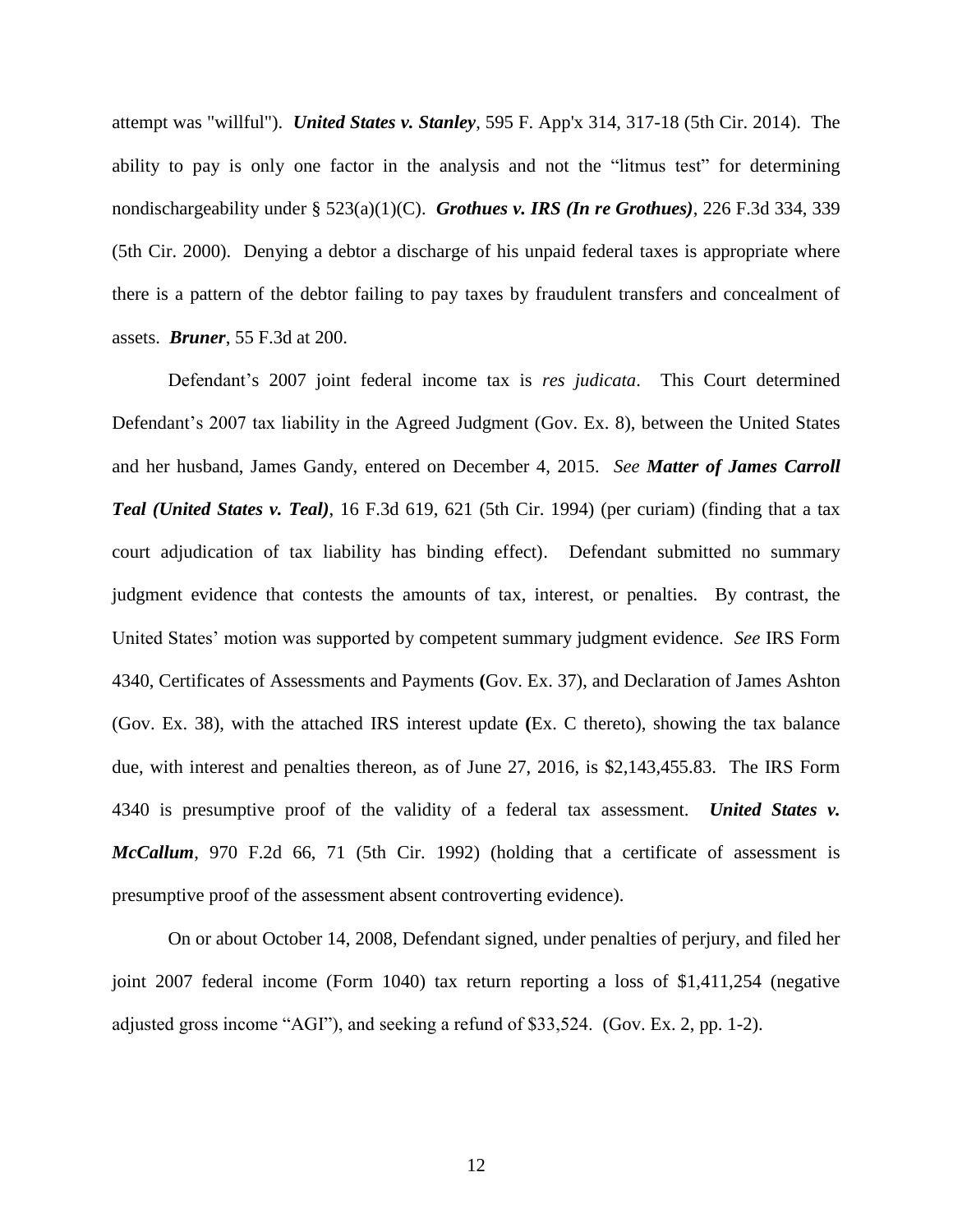Notwithstanding Defendant's assertions that she did not understand Mr. Gandy's business operations; that she placed money into accounts with her mother to pay the IRS or preserve business assets; that she was completely dependent on James Gandy for her financial well-being; and that she did not understand the contents of her original and amended 2007 tax returns; certain facts are not in dispute because Defendant signed the following documents:

1. On or about September 11, 2009, Defendant signed, under penalty of perjury, and filed her amended joint 2007 federal income (Form 1040X) tax return. The amended 2007 Form 1040 stated positive AGI of \$16,442,332; an increase of \$17,853,586 over the AGI she reported in her original (Form 1040) tax return, which disclosed income tax owing in the amount of \$2,416,541. (Gov. Ex. 4, p. 1).

2. On or about January 15, 2010, Defendant signed, under penalty of perjury, Disclosures to the IRS Criminal Investigation Division, wherein she admitted: (1) a 50% ownership interest in Sarven Management, Ltd., a Swiss partnership, which had a Swiss bank account; (2) that the highest aggregate value of her offshore accounts/assets in 2003, 2004, 2005, and 2006 was between \$100,000 to \$1 million; (3) that the estimated total of her unreported income in 2003, 2004, 2005, and 2006 was between \$0 and \$100,000; (4) that she possibly had unreported income of over \$10 million in 2007; and (5) that she may have a financial interest in a Citibank account in her husband's name in Dubai. (Gov. Ex. 29, pp. 1-6).

3. On October 22, 2010, Defendant signed the James Gandy Life Insurance Trust Agreement, which created the James Gandy Life Insurance Trust, the Gandy Family Trust, and the Gandy Marital Trust.

4. On December 5, 2011, Defendant signed a Closing Agreement with the IRS, wherein she admitted that she "underreported federal income taxes during the period 2003 through 2008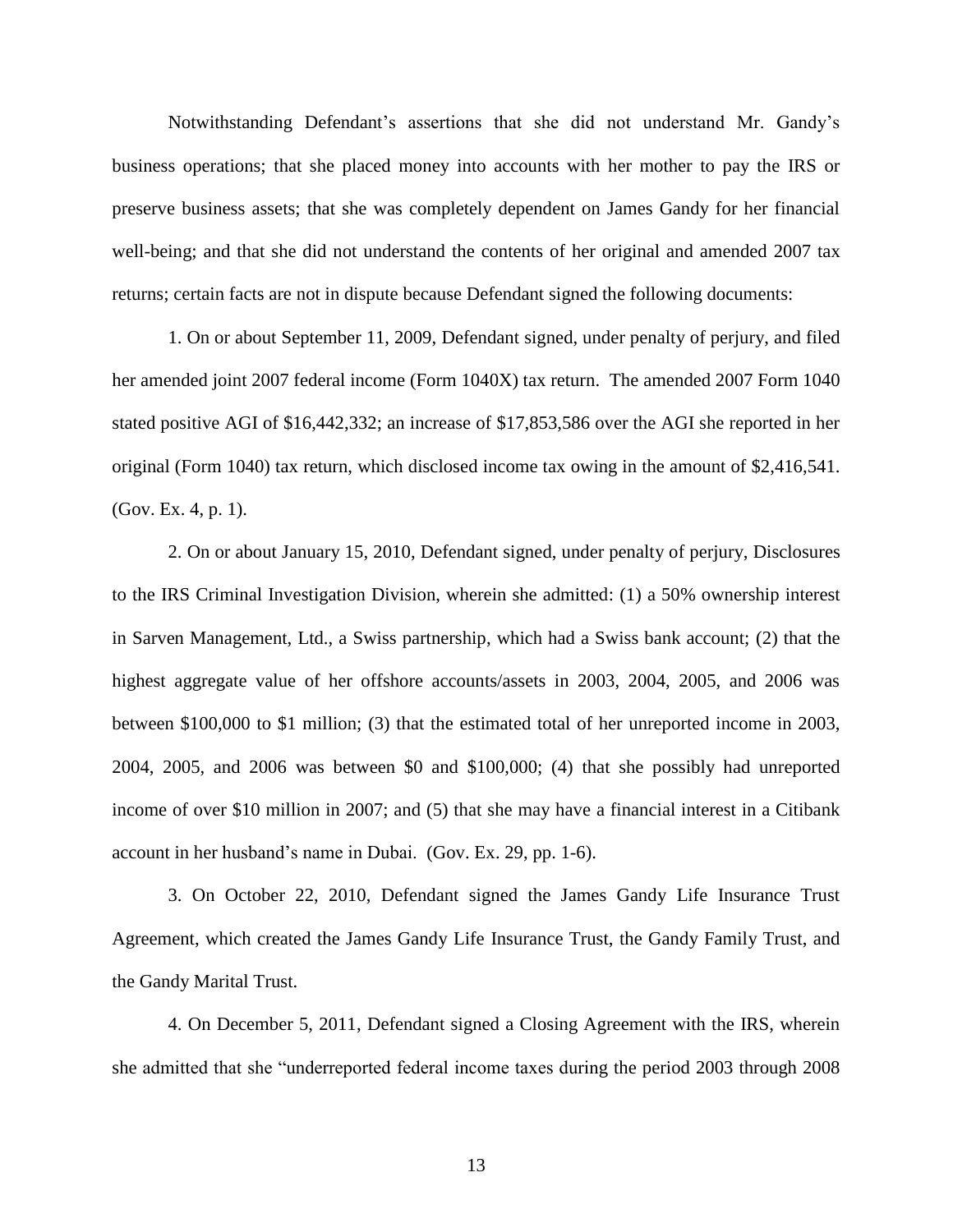through offshore financial arrangements (including arrangements with foreign banks, financial institutions, corporations, partnerships, trusts, or other entities)  $\dots$ ." (Gov. Ex. 3, p. 1). In the same Agreement, Defendant admitted underreporting income, in tax year 2007 in the amount of \$18,822,602. On page 2 of the agreement, Defendant agreed to the following statement: "For 2007 a penalty is due under 31 U.S.C. section  $5321(a)(5)$  in the amount of \$16,000 for failure to file a Report of Foreign Bank and Financial Accounts ('FBAR'), TDF 90-22.1."

Direct proof of a debtor's intent to evade taxes is generally provable by circumstantial evidence and reasonable inferences drawn from the existence of certain fact patterns, otherwise called badges of fraud. *In re Binkley*, 176 B.R. 260, 265 (Bankr. M.D. Fla. 1994), *aff'd*, 242 B.R. 728 (M.D. Fla. 1999) (citing *Berzon v. United States*, 145 B.R. 247, 250 (Bankr. N.D. Ill. 1992)); *see also* 4 Collier on Bankruptcy, ¶ 727.02 (15th ed. 1994) ("a finding of actual intent may be based upon circumstantial evidence or on inferences drawn from a course of conduct").

The United States has proven by a preponderance of the evidence that Defendant willfully attempted to evade or defeat the assessment and the collection of her 2007 income tax. *See Grogan v. Garner*, 498 U.S. at 287-88 (finding that dischargeability complaints may be proven by a preponderance of the evidence). Defendant clearly participated in fraudulent acts to avoid paying her taxes—the understatement of her 2007 income by \$18 million; the use of offshore bank accounts in tax-haven countries; the fraudulent concealment of her interest in a \$1 million home and other valuable assets in bankruptcy when she had a legal duty to fully and truthfully disclose her assets; and the submission to the IRS of two false financial statements, failing to disclose assets in her Schedules.

The Court agrees with the United States that the evidence demonstrates that Defendant concealed assets with the intent to delay and hinder the United States as a creditor. The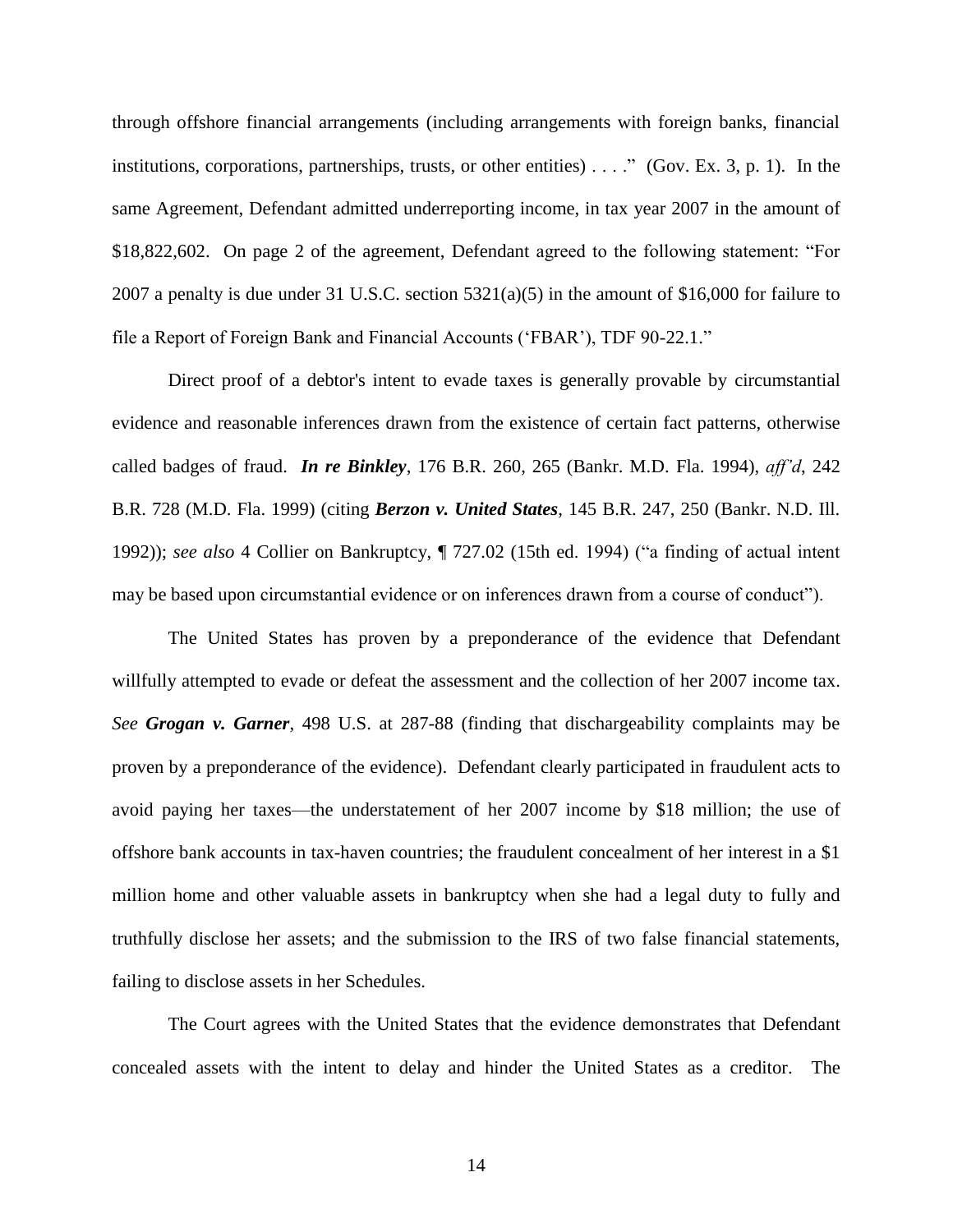attempted concealment of an asset (the Gandys' home) in the name of an insider (her elderly mother-in-law) is a badge of fraud. *See Matter of Holloway*, 955 F.2d 1008, 1011 (5th Cir. 1992) (finding of an insider is defined by: (1) closeness of the relationship between the parties and (2) whether the transaction was at arm's length). Also, the Gandys controlled the concealed property after it was allegedly transferred to Prem Gandy—they lived in the home and paid all expenses pertaining to the home. The Gandys also concealed an airplane, a vehicle, and an account receivable in order to make it appear that they had no assets with which to satisfy their federal income tax debt.

The bank records attached to the Ashton Declaration (Gov. Ex. 38E) show Defendant made large deposits and withdrawals of funds from January 23, 2009, through September 29, 2014, which are further detailed in the chart submitted herewith as Gov. Ex. 43. These records clearly show that Defendant had the financial ability to pay her tax debt during times when she made exorbitant expenditures and preferred other creditors. Gov. Ex. 43 shows that from January 23, 2009, through September 29, 2014, Defendant had signatory authority over accounts wherein over \$13.8 million was deposited and from which \$14.7 million was withdrawn. As to some of these accounts, Defendant had sole signatory authority—accounts 2496, 0730, 8529, 5139, 8969, and 8529. Also, Defendant testified in her February 26, 2015, Rule 2004 examination that she was "responsible for the family finances, paying the bills." (Gov. Ex. 44).

Defendant also lived a lavish lifestyle while not paying the \$2 million tax debt she admitted she knew existed. For most of the relevant time frame of 2007-2015, Defendant lived in a \$1 million mansion, drove luxury vehicles, and jetted around the world to exotic countries. A number of courts have taken similar lavish lifestyles into account in denying discharge under 11 U.S.C. § 523(a)(1)(C). *See United States v. Mixon (In re Mixon)*, No. 07-3257, 2008 WL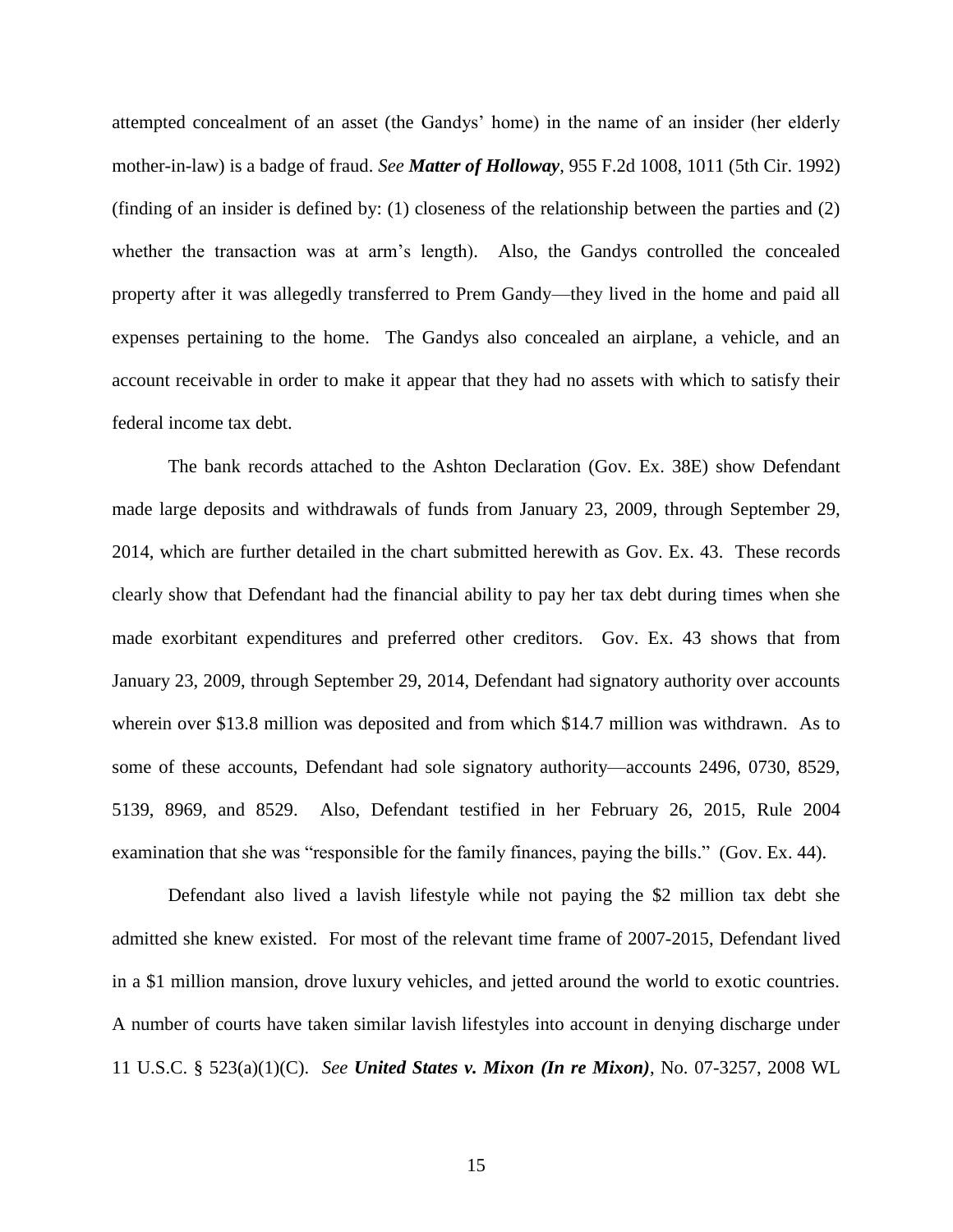2065895 (Bankr. N.D. Tex. May 13, 2008) (Houser, C.J.) (debtors acquired expensive assets in the face of serious financial difficulties, spent money that could have been used to pay their federal taxes on vehicles and leisure activities, and enjoyed assets held in the name of a family member, thereby reducing their collection sources subject to IRS execution); *United States v. Acker (in re Acker)*, No. 09-04165, 2010 WL 3813243 (Bankr. E.D. Tex. Sept. 28, 2010) (Rhoades, C.J.) (debtor had enough income to buy a new house when he could afford to pay his IRS debts, used a request for IRS administrative procedures to delay collection efforts, and hid assets from IRS); *Matter of Zuhone*, 88 F.3d 469 (7th Cir. 1996) (debtor transferred money and farmland to children); *In re Schaeffer*, 201 B.R. 282 (Bankr. D. Colo. 1996) (chapter 7 debtor's actions, in conveying marital residence to wife for no consideration to shield wife and assets from IRS, rendered taxes non-dischargeable).

In sum, Defendant's 2007 income taxes are non-dischargeable under 11 U.S.C. § 523(a)(1)(C), because Defendant willfully attempted to evade or defeat them in the same manner as in *Bruner*. *See Bruner*, 55 F.3d at 200 (debtor's pre-petition pattern of failing to pay their taxes and attempting to hide income and assets constituted a willful attempt to evade or defeat the tax liabilities, thereby warranting excepting their taxes from discharge).

## **CONCLUSION**

IT IS THEREFORE ORDERED that Plaintiff's Motion for Summary Judgment is hereby GRANTED; and it is further

ORDERED, that the debt Defendant owes to the United States (IRS) is a nondischargeable debt under 11 U.S.C. §  $523(a)(1)(C)$ ; and it is further

ORDERED, that the debt is a liquidated debt in the amount of \$2,846,453.45, subject to all payments and accrual of statutory interest; and it is further